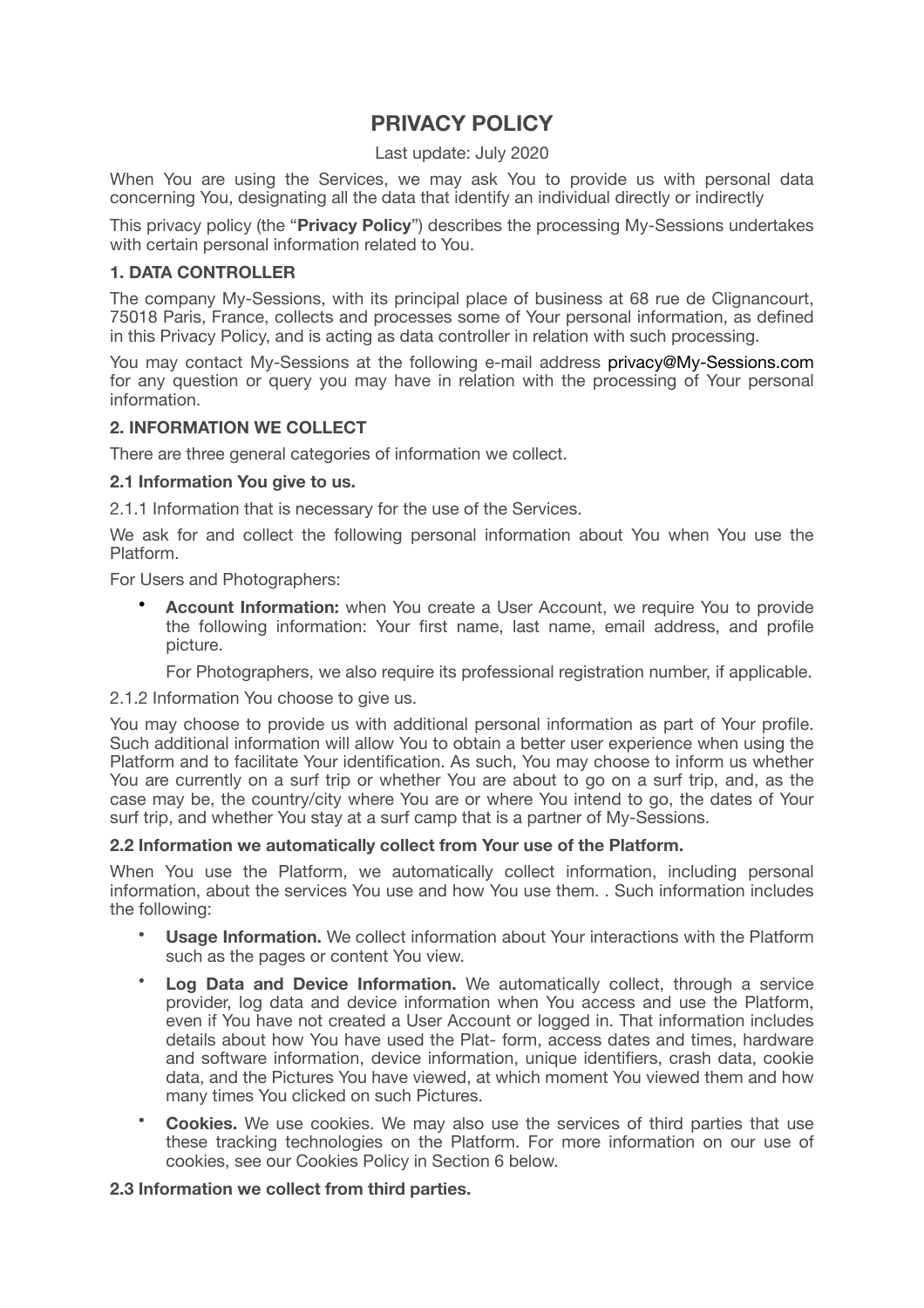My-Sessions may collect information, including personal information, that others provide about You when You connect to the Platform through others' services.

- **Third Party Services.** If You link, connect, or login to your User Account with a third party service (e.g. Google+, Facebook), the third party service may send us information such as Your registration and profile information from that service. This information may vary and is controlled by that service or as authorized by You via Your privacy settings at that service. You are not obliged to connect using a third party service and this is Your decision to do so. If You decide to connect or login to Your User Account with a third party service, My-Sessions will not share with such third party service any of the Pictures of You, unless You have expressly given Your consent for such sharing.
- **Photographs.** The Photograph(s) may take Pictures of You and upload them on the Platform, in order to allow You to view them and buy them. These Pictures will be stored on the servers of My-Sessions and My-Sessions will access to these Pictures for the sole purposes of allowing You to acquire them.

## **2.4 Information collected by third parties that is necessary for the payment of the Pictures.**

The payments service provider we use needs to collect:

• **Identification Information:** Your first name, last name, nationality, date of birth, address, country, and email address.

My-Sessions also use the foregoing personal data for providing You with new offers or Services.

• **Payment Information:** credit card numbers, bank account information. For Photographers, the service provider may also require its professional registration number, if applicable.

In order to verify your identity and to comply with tax, fiscal legal requirement or other legal obligations (including for preventing the fraud or anti-money laundering regulations), we may also be required to collect from You, Your ID card or passport.

My-Sessions does not use or store the foregoing personal data. Such personal data is collected by the payment service provider and is not shared with us.

# **3. WHY WE COLLECT YOUR PERSONAL INFORMATION**

We collect Your personal data, based on either:

- Your consent
- the adequate performance of the agreement between You and us
- our compliance with our legal obligations
- our legitimate interest given to improve the functionalities of the Platform or the **Services**

Your personal data is collected and processed to fulfill one or more of the following purposes:

- (i) Manage Your access to the Platform and the Services accessible on the Platform and Your use, as well as respond to any request concerning Your use of the Services
- (ii) Perform operations relating to the management and monitoring of our relationships when using our Services
- (iii) Create a file of registered members and users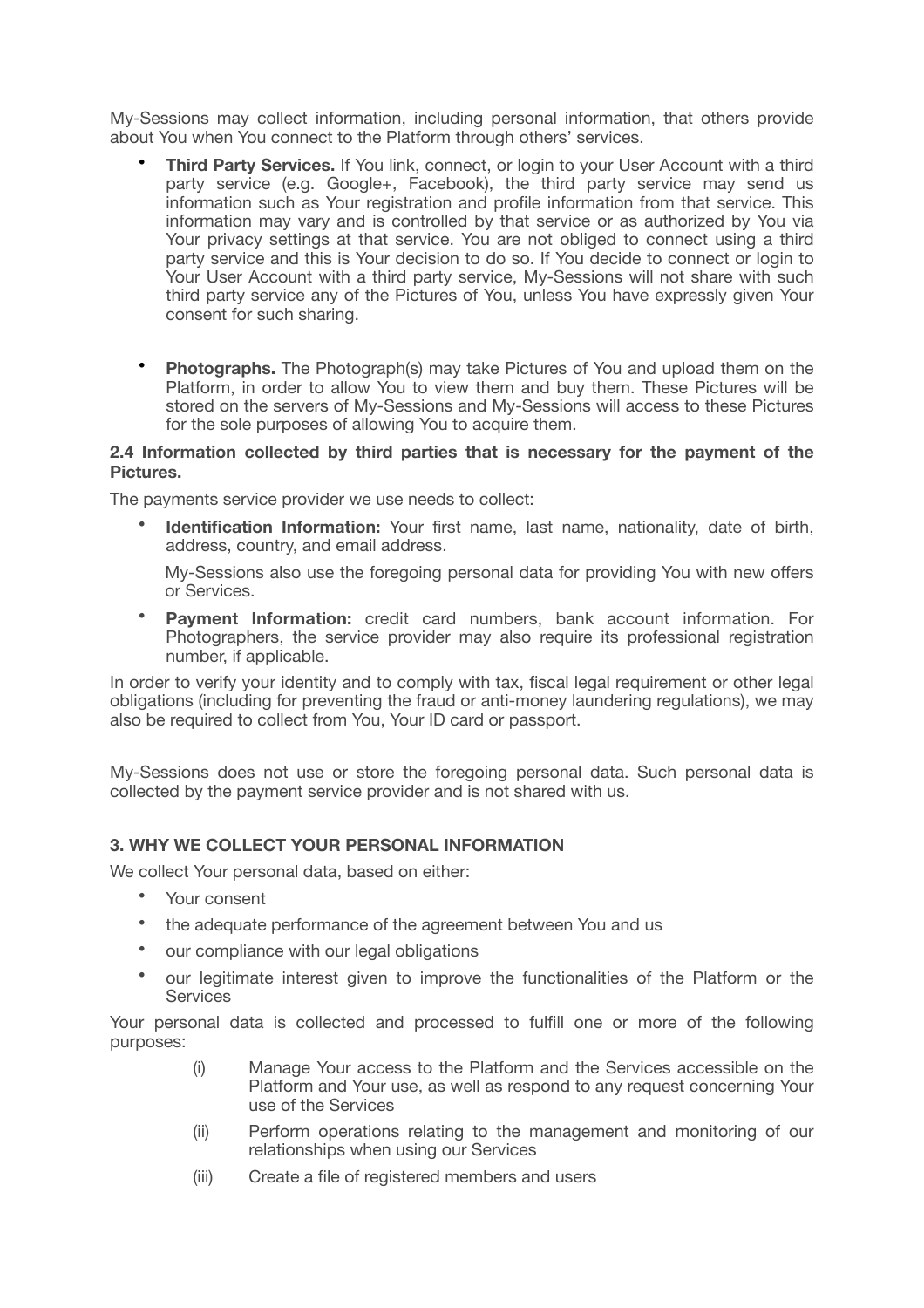- (iv) Send newsletters or all informative messages relating to our news and / or any development of our Services, unless You expressly refuse it or withdraw Your consent
- (v) Send advertisements, including targeted advertisements, unless You expressly refuse it or withdraw Your consent
- (vi) Receive frequentation statistics for our Services
- (vii) Optimize the operation and efficiency of the Services we offer,
- (viii) Respect our legal and regulatory obligations

We inform You, when collecting Your personal data, whether certain data must be completed or whether it is optional. We also tell you the possible consequences of a lack of response.

# **4. HOW WE USE INFORMATION WE COLLECT**

We use, store, and process information, including personal information, about You to provide, understand, improve, and develop the Platform, create and maintain a trusted environment and comply with our legal obligations.

# **4.1 Provide, improve, and develop the Platform.**

- Enable You to access and use the Platform and the Services, and buy Pictures.
- Inform You about the time remaining before we remove the Pictures of You from the Platform.
- Operate, protect, improve, and optimize the Platform and experience, such as by performing analytics and conducting research.
- Provide a customer service.
- Send You service or support messages, updates, security alerts, and account notifications.

## **4.2 Create and maintain a trusted environment.**

- Detect and prevent illicit content, fraud, spam, abuse, security incidents, and other harmful activity.
- Conduct security investigations and risk assessments.
- Verify or authenticate information or identifications provided by You (such as to compare Your identification photo to another photo You provide).
- Conduct checks against databases and other information sources, including background or police checks, to the extent permitted by applicable laws and with Your consent where required.
- Comply with our legal obligations. We process this information given our legitimate interest in protecting the Platform, to measure the adequate performance of our contract with you, and to comply with applicable laws.

### **4.3 Provide and improve our information activities.**

We will send You e-mails containing certain information in connection with the functionalities of the Platform or more general information about the Platform and the Services that may be of interest to You.

When You have viewed a Picture of You on Your User Account but You have not acquired it yet, we will send You e-mails informing You about the time remaining before we remove the Pictures of You from the Platform in order to allow You to buy these Pictures before we remove them.

We will process Your personal information for the purposes listed in this section given our legitimate interest in providing You with information about the Platform and our Services, that may be of Your interest. You can opt-out of receiving communications from us by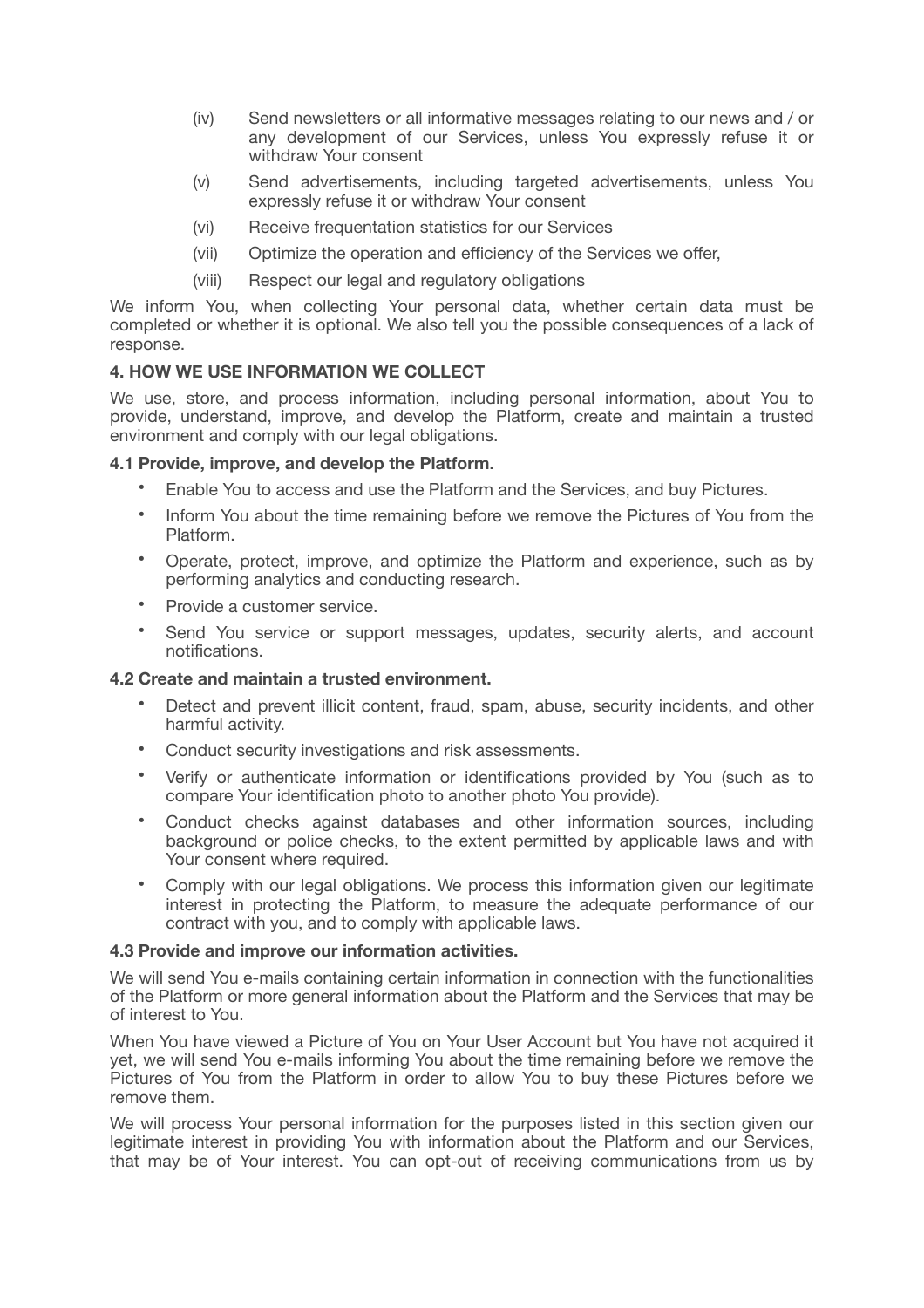following the unsubscribe instructions included in our communications or changing Your notification settings within your User Account.

# **4.4 How the payment service provider uses the Information Collected.**

- Enable You to pay the Pictures You have decided to acquire.
- Detect and prevent fraud, abuse, security incidents, and other harmful activity.
- Conduct checks against databases and other information sources.
- Comply with legal obligations.
- Enforce the payment terms and other payment policies.
- With Your consent, send You promotional messages, marketing, advertising, and other information that may be of interest to you based on your preferences.

The payment service provider processes this information given its legitimate interest in improving the payment services and its users' experience with it, and where it is necessary for the adequate performance of the contract with You and to comply with applicable laws.

# **5. TERM OF DATA STORAGE** - **How long personal data is stored**

My-Sessions stores Your personal data for a term that is strictly necessary for the adequate provision of the Services to You.

Beyond the periods set forth below, personal data will be erased or except for Pictures, may be rendered anonymous and stored solely for statistical use. In any event, personal data will not be exploited, in any nature and for any purposes whatsoever.

## *5.1 Regarding personal data relating to the management and monitoring of relationships between You and My-Sessions:*

My-Sessions keeps your personal data for up to three (3) years from either:

- The closing date of Your account on the Platform;<br>• The date of Your last contact with My-Sessions or
- The date of Your last contact with My-Sessions or Your last activity on the Platform.

At the end of this period, My-Sessions will contact You again to find out if You would like to continue to receive information from it about the Services.

However, the personal data necessary to establish evidence of a right or contract will be stored under a legal obligation, during the period of time under the existing law.

Notwithstanding the above, Pictures that Users have not purchased are stored for three (3) months from the upload date on the Platform. Pictures that Users have purchased are stored on the Platform, unless Users proceed to their deletion.

## *5.2 Regarding personal data relation to the transactions between Users and Photographers***:**

Personal data which is collected for the purpose of providing evidence of the financial transaction between Users and Photographers are stored for five (5) years from the transaction date.

My-Sessions stores the personal data of Photographers that are necessary for its compliance with tax legislation and regulation for ten (10) years from the collection date.

Personal data such as ID cards or bank account information which is collected for preventing the fraud or anti-money laundering regulations are stored for the time necessary for My-Sessions to complete its legal obligations toward authorities.

# *4. Regarding the audience measurement statistics:*

Such information collected by My-Sessions will not be stored beyond thirteen (13) months from the collection date.

# **6. SHARING & DISCLOSURE**

# **6.1 With Your Consent.**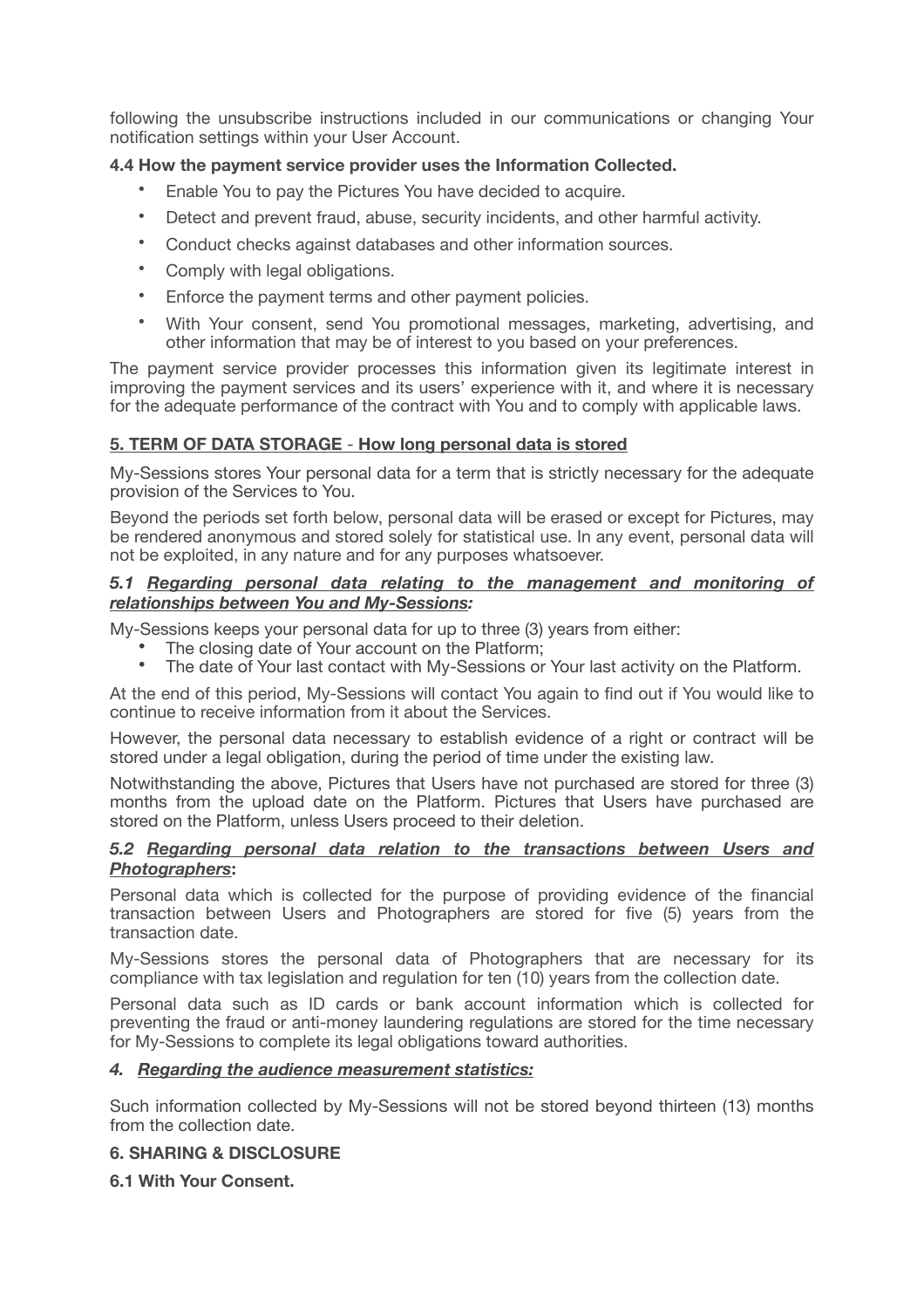Where You have provided consent, we share Your information, including personal information, as described at the time of consent, such as when You authorize a third-party application or website to access Your User Account or when You participate in promotional activities conducted by My-Sessions partners or third parties.

## **6.2 Information You decide to share on the social media platforms**

You may decide on Your own to share some Pictures of You on the social networks You use (e.g. Facebook, Google +). For that purpose, My-Sessions will provide You with a link (URL) that You may post on Your profile of the social network of Your choice. In such case, the Pictures You will share will be visible by the people You have selected in the privacy settings of such social network(s). You are free to modify at any time such privacy settings, in order to limit or extend the people that may see the content You publish on such social network(s). My-Sessions shall not be responsible for any consequences that may arise from Your decisions to share certain Pictures of You on any social media platforms.

The link that My-Sessions will provide You will include specific hashtags providing information about the place (city, surf spot) where the Picture You intend to share was taken, the surfcamp You are staying at, and a hashtag related to My-Sessions. These hashtags will be pre-completed by My-Sessions and You have the possibilities to remove such hashtags or amend them. It is not mandatory to share these hashtags. If You decide to share these hashtags, You consent to disclose the personal data they may contain to the public.

## **6.3 Compliance with law, responding to legal requests, preventing harm and protection of our rights.**

My-Sessions may disclose your information, including personal information, to courts, law enforcement or governmental authorities, or authorized third parties, if and to the extent we are required or permitted to do so by law or if such disclosure is reasonably necessary: (i) to comply with our legal obligations, (ii) to comply with legal process and to respond to claims asserted against MySesions, (iii) to respond to verified requests relating to a criminal investigation or alleged or suspected illegal activity or any other activity that may expose us, you, or any other of our users to legal liability, (iv) to enforce and administer our General Conditions, or (v) to protect the rights, property or personal safety of My-Sessions, its employees, its Users, or Photographers.

These disclosures may be necessary to comply with our legal obligations, for the protection of your or another person's vital interests or for the purposes of our or a third party's legitimate interest in keeping the Platform secure, preventing harm or crime, enforcing or defending legal rights, or preventing damage.

Where appropriate, we may notify Users about legal requests unless: (i) providing notice is prohibited by the legal process itself, by court order we receive, or by applicable law, or (ii) we believe that providing notice would be futile, ineffective, create a risk of injury or bodily harm to an individual or group, or create or increase a risk of fraud upon My-Sessions's property, its Members and the Platform. In instances where we comply with legal requests without notice for these reasons, we will attempt to notify that Member about the request after the fact where appropriate and where we determine in good faith that we are no longer prevented from doing so.

### **6.4 Service Providers.**

My-Sessions uses some third-party service providers to help us provide services related to the Platform. Service providers may be located inside or outside of the European Economic Area. In particular, our service providers are based in Europe and North America.

My-Sessions uses the hosting services of Microsoft Azure (based in the U.S.A) which servers are located within the European Union.

My-Sessions uses the services of Amazon Rekognition (based in the U.S.A) in order to identify You and allow You to access to the Pictures that have been taken by a Photographer. Amazon Rekognition does not have access of Your Pictures. The servers of Amazon Rekognition are located within the European Union.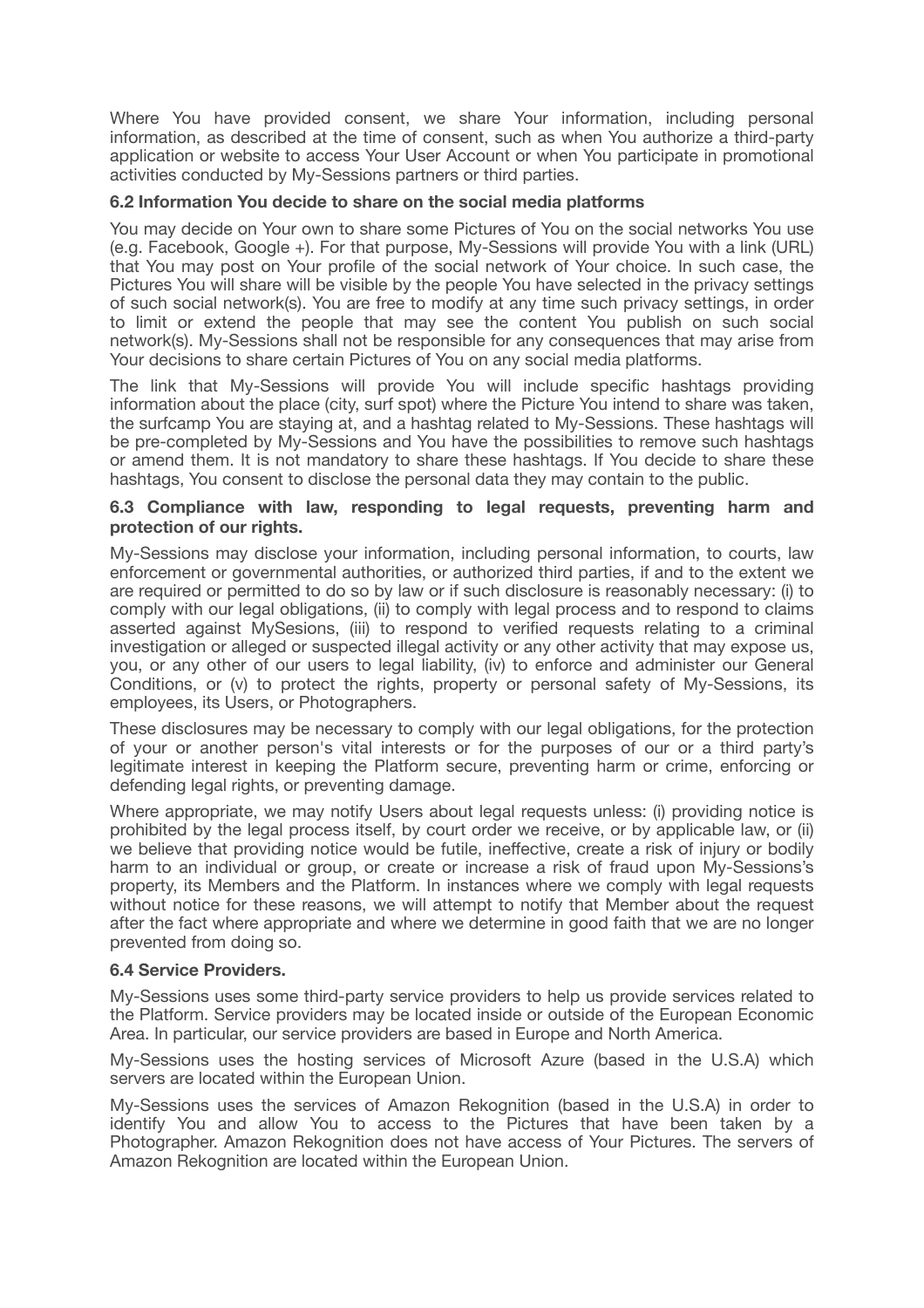My-Sessions uses the services of MangoPay for the payment of the Pictures You decide to buy.

My-Sessions uses the services of OVH (based in Roubaix, France) for the domain name.

My-Sessions uses the services of Google Analytics for the purposes described in Section 6 below.

My-Sessions uses the services of a web developer located in the EU, which provides support and maintenance services in relation with the Platform.

## **7. YOUR RIGHTS**

## **7.1 Right of access and rectification**

You have the right to have confirmation as to whether or not personal information concerning You is being processed and, where it is the case, access to the personal information My-Sessions is processing about You. You also have the right to request My-Sessions to (i) rectify any of inaccurate personal information concerning You and (ii) have incomplete personal information completed. You may also directly modify or complete any such personal information at any time *via* Your User Account.

## **7.2 Right to erasure**

Subject to our storage legal obligations, You have the right to request My-Sessions to remove any of Your personal information from the Platform, in particular where (i) the personal information is no longer necessary in relation to the purposes for which it was initially collected or processed, (ii) You have withdrawn Your consent for certain processing of Your personal information, (iii) You believe that the personal information have been unlawfully processed, (iv) the personal data have to be erased for compliance with a legal obligation in Union or Member State law to which My Sessions is subject.

## **7.3 Right to restriction of processing**

You have the right to obtain the restriction of processing where (i) You contest the accuracy of the personal information concerning You, (ii) You believe that their processing is unlawful and You request the restriction of their use instead of the erasure, and (iii) My Sessions no longer needs the personal data for the purposes of the processing but You need such personal data for the establishment, exercise or defense of legal claims.

### **7.4 Right to data portability**

You have the right to receive the personal data concerning You in a structured, commonly used and ma- chine-readable format and have the right to transmit those data to another data controller.

### **7.5 Right to object**

You have the right to object, on grounds relating to Your particular position, at any time to processing of personal data concerning You where the processing is necessary for the purposes of the legitimate interests pursued by us, unless My-Sessions demonstrates compelling legitimate grounds for the processing which overrides Your interests, rights and freedoms or for the establishment, exercise or defense of legal claims.

### **7.6 Automated individual decision-making**

You have the right not to be subject to a decision based solely on automated processing, including profiling, which produces legal effects concerning You or similarly affects You, unless this decision is necessary for entering into, or performance of a contract between the data subject and a data controller or is authorized by Union or Member State law to which My-Sessions is subject, or if You have given Your explicit con- sent.

### **7.7 Right to lodge a complaint**

You gave the right to lodge a complaint with a supervisory authority (such as the French Commission Nationale de l'Informatique et des Libertés).

### **7.8 Exercise of Your rights**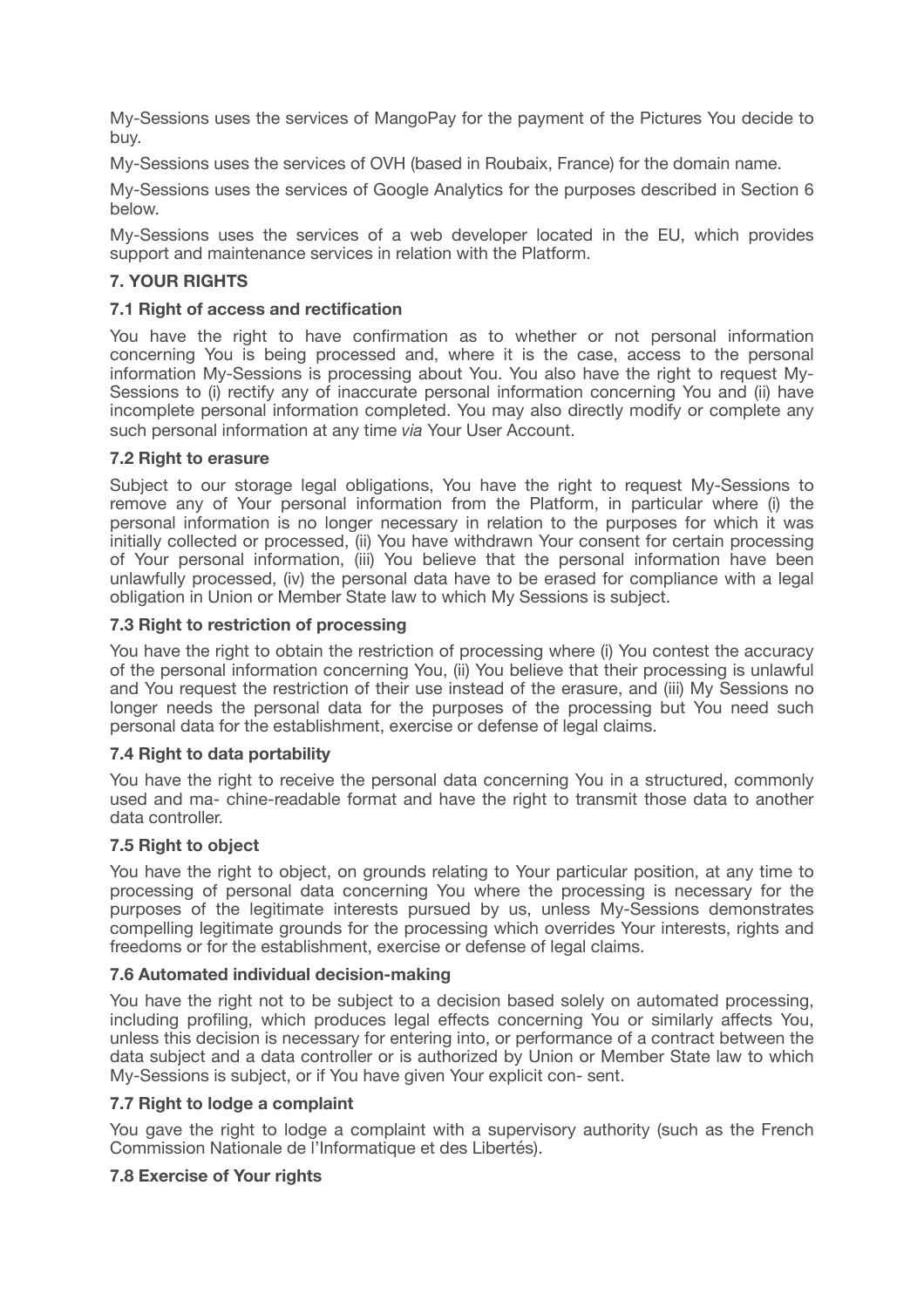You may exercise any of Your rights by contacting My-Sessions at the following e-mail address: privacy@my-sessions.com.

## **8. Cookies policy**

## **8.1 What is a cookie and for which purposes do we use cookies?**

Cookies are files that are placed in the browser on your computer or terminal when you browse the Platform. These files are subsequently automatically sent by the browser to the servers of My-Sessions during your browsing, in order:

- to enable browsing on the Platform (management of shopping baskets, customer account connection sessions, proof of authentication for the "remember me" function) and to adapt to your terminal (language used, display resolution, operating system of the Platform);
- to monitor user browsing on the Platform and to measure audiences to optimize and improve the Platform.

### **8.2 Who are the cookies placed by?**

These files are placed:

- Either by My-Sessions ; or
- By third parties: when You browse the Platform, cookies are issued by a third-party audience measurement company (Google Analytics), subject to choices that you have made previously with their services, or at any time under the conditions described below.

These cookies are mainly intended to measure audiences, make statistics and improve the experience on the Platform.

The issue, use and management of these third-party cookies are subject to the confidentiality and data-protection policies of this third-party company. However, we inform you, when we actually know, of the purpose and means of management of these cookies.

### **8.3 Detailed description of the cookies used by My-Sessions:**

### *Cookies for technical uses:*

- browsing sessions (connection to user account, technical browsing session);
- simplification of the visit, with adaptation of display criteria to your computer or terminal (language used, display resolution, operating system, browser used, accessibility parameter);
- detection of a previous visit;
- registration of customer preferences;
- automatic re-connection to the customer account (when activated).

These cookies are necessary to the correct functioning of My-Sessions and to your browsing.

### *Cookies used for monitoring:*

- audience measurement: statistical data on traffic and the use of the Platform (sections and content targeted, click path) in order to measure and study the functioning and efficiency of the Platform, and thus improve the benefit and ergonomics of the services of My-Sessions;
- comparative tests of several versions of the Platform.

These cookies enable the continuous improvement of the Platform and Services provided by My-Sessions (benefits, ergonomics). We use the services of Google Analytics for this mon- itoring purpose.

The cookies that collect Google Analytics are the following: